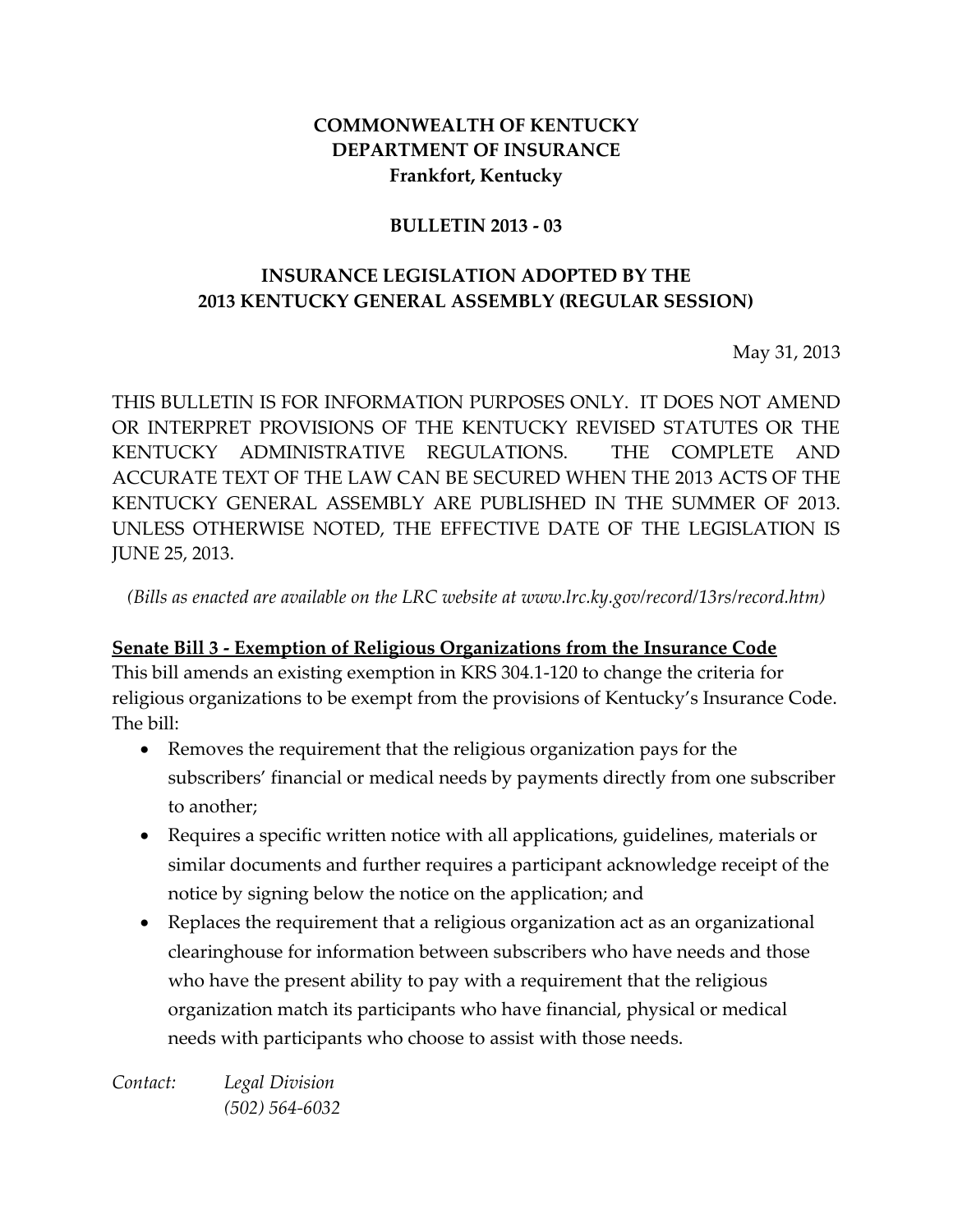# **Senate Bill 107 – Pharmacy Benefit Managers**

This bill creates a new section in KRS 304, Subtitle 17A to require contracts between a pharmacy benefit manager and a contracted pharmacy located in Kentucky to include:

- The sources used by the pharmacy benefit manager to calculate the reimbursement paid for covered drugs;
- A dispute resolution process regarding the maximum allowable cost pricing; and
- A process to provide for retroactive reimbursements.
	- o This process must be established within one (1) year from the effective date of the Act.

The process to appeal, investigate and resolve disputes regarding the maximum allowable cost pricing is outlined in the bill as follows:

- The right to appeal is limited to sixty (60) days following the initial claim;
- The appeal must be investigated and resolved within ten (10) days; and
- If the appeal is denied, the pharmacy benefit manager must:
	- o Provide a reason for the denial; and
	- o Identify the national drug code of a drug product that may be purchased by the contracted pharmacies at a price at or below the maximum allowable cost.

For every drug for which the pharmacy benefit manager establishes a maximum allowable cost, the pharmacy benefit manager must:

- Include in the pharmacy contract information identifying the national drug pricing compendia or sources used to obtain the drug price data;
- Make available to a contracted pharmacy the drugs subject to the maximum allowable cost and the actual maximum allowable cost for each drug;
- Review and make necessary adjustments to the maximum allowable cost for every drug at least every fourteen (14) days; and
- Make available to a contracted pharmacy weekly updates to the list of drugs subject to maximum allowable cost and the actual maximum allowable cost for each drug.

The provisions of the bill apply to contracts entered into on behalf of a health benefit plan, state agency, insurer, managed care organization or other third-party payor.

| Contact: | Health and Life Division |
|----------|--------------------------|
|          | $(502) 564 - 6088$       |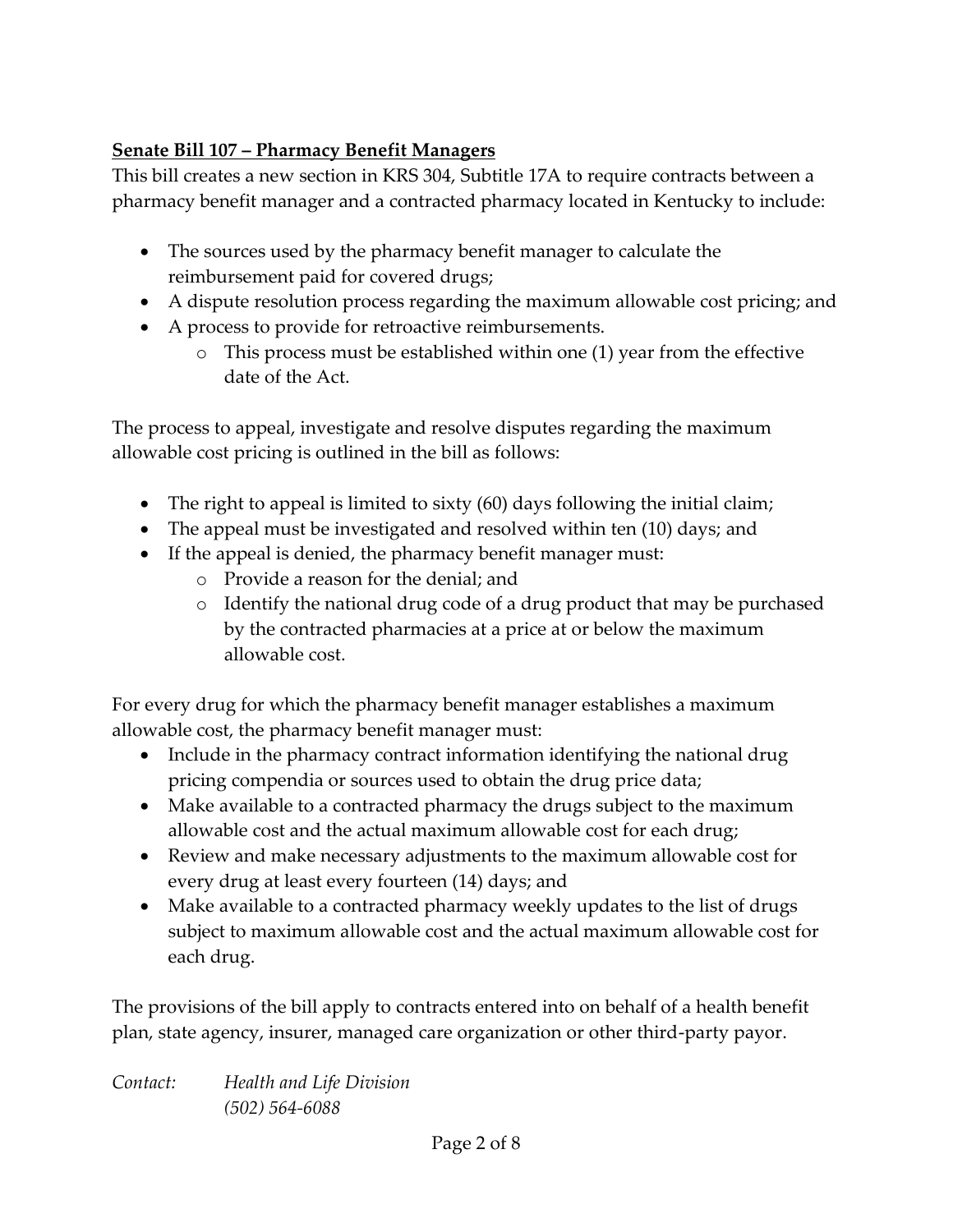## **SB 152 – Rental Vehicle Agents; Definition of Employer-Organized Association**

This bill makes the following amendments regarding rental vehicle agents:

- The definition of "rental vehicle agent" in KRS 304.9-020 is amended to use the word "vehicle" rather than the word "car" in order to be consistent with the terminology used in other statutes.
- KRS 304.9-425, related to the acceptance of commission or consideration for services, is amended to clarify that employees supervised by a rental vehicle managing employee may receive compensation for their services.
- KRS 304.12-100, setting forth exceptions to discrimination, rebating, and illegal inducement is amended to include referral fees paid in accordance with KRS 304.9-425 and compensation paid to an employee supervised by a rental vehicle managing employee in accordance with KRS 304.9-507.

The bill also amends the definition of "employer-organized association" and the definition of "large group" in KRS 304.17A-005 to require that an employer-organized association that is a bona fide association be treated as a large group under KRS 304, Subtitle 17A.

*Please note that pursuant to federal guidance issued by the Center for Consumer Information and Insurance Oversight, for purposes of the Affordable Care Act, including the market reforms, any state law that defines coverage sold to individuals and small groups through an association as large group coverage would be preempted by federal law.*

*Contact: Agent Licensing Division (502) 564-6004*

> *Health and Life Division (502) 564-6088*

### **SB 202 – Self-Insured Groups**

This bill includes the following changes related to self-insured groups:

 KRS 304.50-010, KRS 304.50-085, and KRS 342.350 are amended to allow any heterogeneous workers' compensation self-insured group to contract in the name of the group and to sue and be sued in the name of the group.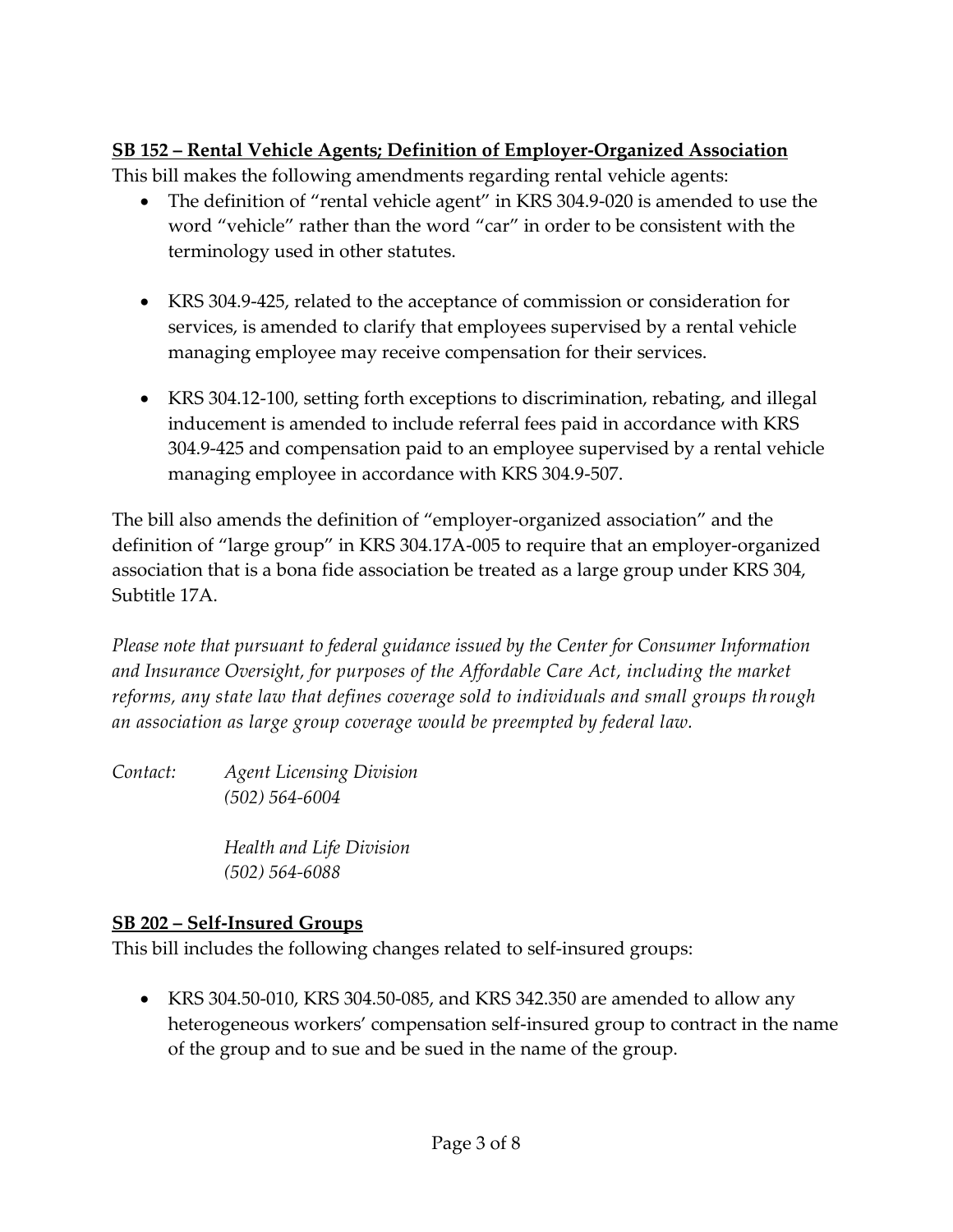KRS 304.48-250 and KRS 304.50-055 are amended to permit governmental entities that are assessed by a liability self-insured group or a workers' compensation self-insured group to cover an accrued deficit to finance the payment of the assessment over a period of no more than twenty (20) years. The financing may be accomplished through the issuance of bonds, notes or other obligations or a lease, installment payment agreement or another similar agreement.

The bill permits any payments due to the governmental entity to be withheld in accordance with KRS 160.160 if the governmental entity fails to make a scheduled payment.

*Contact: Financial Standards & Examination Division (502) 564-6082*

## **HB 164 – Proof of Motor Vehicle Insurance**

This bill amends KRS 304.39-117 to permit an insurer to provide a proof of insurance card in either a paper or electronic format. The owner of a motor vehicle is required to keep the paper insurance card or a portable electronic device to download the insurance card in his or her motor vehicle as evidence that the required security is currently in full force and effect.

Either the paper or the electronic insurance card can be used as evidence to a peace officer that the required security is in force. If presenting a mobile electronic device as evidence, the peace officer is only permitted to view the electronic image of the insurance card and cannot view any other content on the mobile electronic device.

The bill describes an electronic format to mean the display of an image on any portable device depicting a current valid representation of the proof of insurance card.

The bill also amends KRS 186A.052 to allow either a paper or electronic proof of insurance card to be presented to a county clerk as evidence that the required security is in force on a motor vehicle if the vehicle identification number of the vehicle is not listed in AVIS. Both the paper and electronic proof of insurance card must be effective no more than forty-five (45) days before being submitted to the county clerk. The county clerk may require that the electronic proof of insurance card be emailed to the clerk in order for the clerk to maintain a copy in his records.

For this section, the bill describes an electronic format to mean the display of an image subject to immediate download or transmission from the insurer or agent on any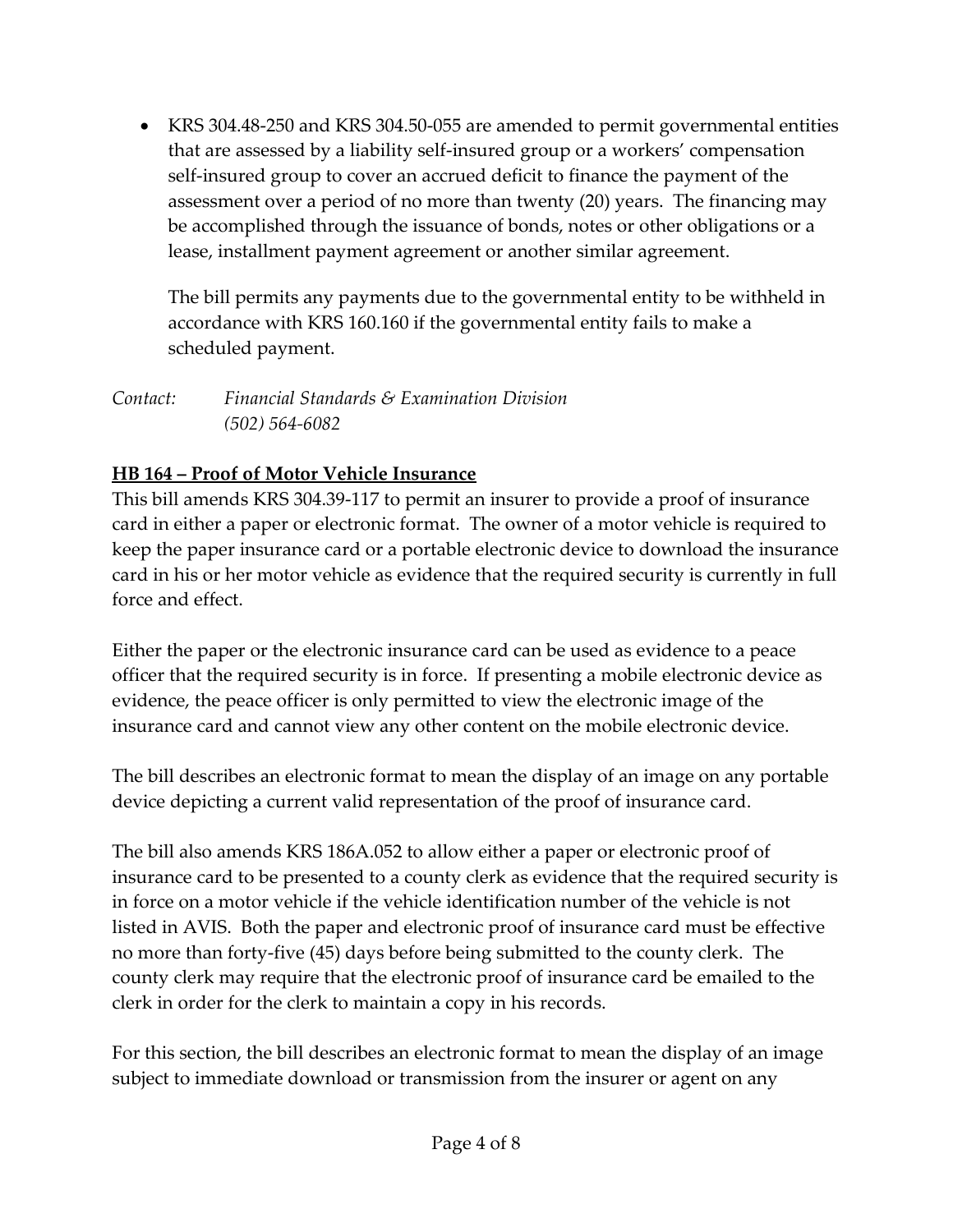portable electronic device. It does not include a picture of a paper insurance card on a portable electronic device.

*Contact: Property & Casualty Division (502) 564-6046*

### **HB 366 – Coverage for Milk Fortifiers**

Section 11 of this bill amends KRS 304.17A-139 to require a health benefit plan that provides prescription drug coverage to provide coverage for a 100% human diet to supplement a mother's expressed breast milk or donor milk with a milk fortifier if such a diet is:

- Prescribed for the prevention of necrotizing enterocolitis and associated comorbidities; and
- Administered under the direction of a physician.

This coverage may be capped at \$15,000 per infant, per plan year, subject to annual inflation adjustments.

*Contact: Health and Life Division (502) 564-6088*

# **Additional Legislation of Interest**

### **SB 52 – Certificates of Death**

This bill amends KRS 213.076 to require all certificates of death to be electronically filed with the Cabinet for Health and Family Services using the Kentucky Electronic Death Registration System. The provisions of the bill take effect on January 1, 2015.

### **SB 78 – Expungement**

Section 15 of this bill creates a new statute in KRS Chapter 431 to require every petition for expungement of court records filed on or after January 1, 2014, to include a certification of eligibility for expungement. The Kentucky State Police and the Administrative Office of the Courts shall certify whether the petitioner is eligible to have the requested record expunged.

This section defines "expungement" to mean the removal or deletion of records by the court and other agencies which prevents the matter from appearing on official state performed background checks.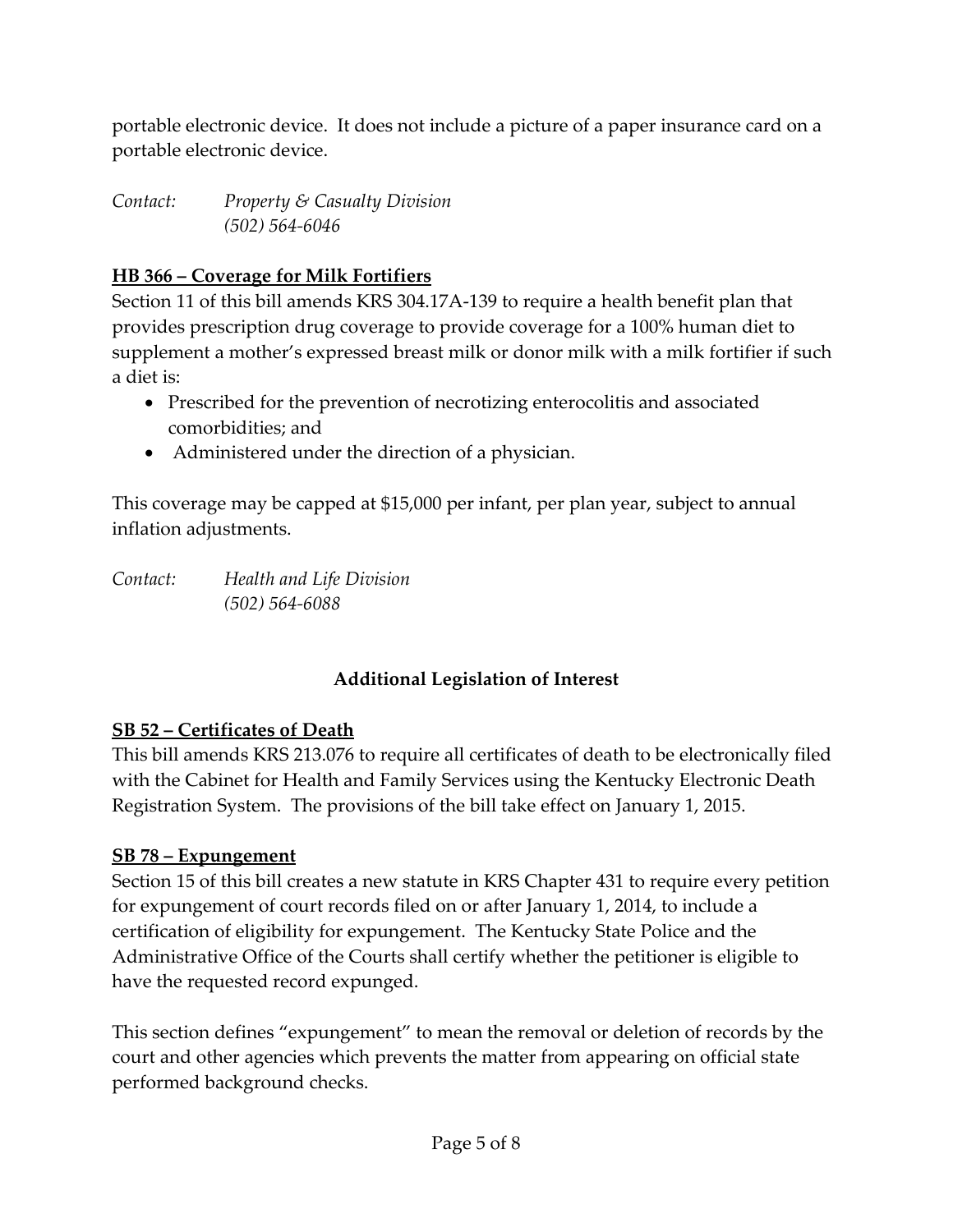Section 16 of this bill amends KRS 431.076 to require the court and other agencies to delete or remove the records from their computer systems so that any official state performed background check will indicate that the records do not exist.

Section 17 of this bill amends KRS 431.078 to add traffic infractions not otherwise classified as a misdemeanor or violation to the list of records eligible for expungement. The bill permits a person denied an expungement prior to the effective date of the act due to the presence of a traffic infraction to file a new petition for expungement without the need to pay additional fees.

## **SB 125 – Newborn Screening for Congenital Heart Disease**

This bill amends KRS 214.155 to require institutions caring for infants twenty-eight (28) days or less of age to screen the infant for critical congenital heart disease (CCHD) prior to discharge unless CCHD has been ruled out or diagnosed with a prior echocardiogram or prenatal diagnosis of CCHD.

The provisions of this bill take effect January 1, 2014.

## **HB 217 – Controlled Substances**

This bill amends various statutes related to the prescribing of controlled substances. KRS 218A.172 is amended to require a health care practitioner to obtain a complete physical or mental health examination of a patient, as appropriate, before initially prescribing or dispensing a Schedule II controlled substance or a Schedule III controlled substance containing hydrocodone. Additionally, the practitioner must query the electronic monitoring system for all available data on the patient for the past twelve (12) months and appropriately use that data in the evaluation and treatment of the patient.

For subsequent prescriptions, the practitioner is required to review the patient's treatment at regular intervals and modify or terminate the treatment, as appropriate. If the course of treatment extends beyond three (3) months, the practitioner must again query the electronic monitoring system for any available data within the past twelve (12) months and review that data before issuing any new prescription or refills.

Administrative regulations may be promulgated by a state licensing board, working in conjunction with the Office of Drug Control Policy, to exempt practitioners in various specific situations from the protocols in this statute.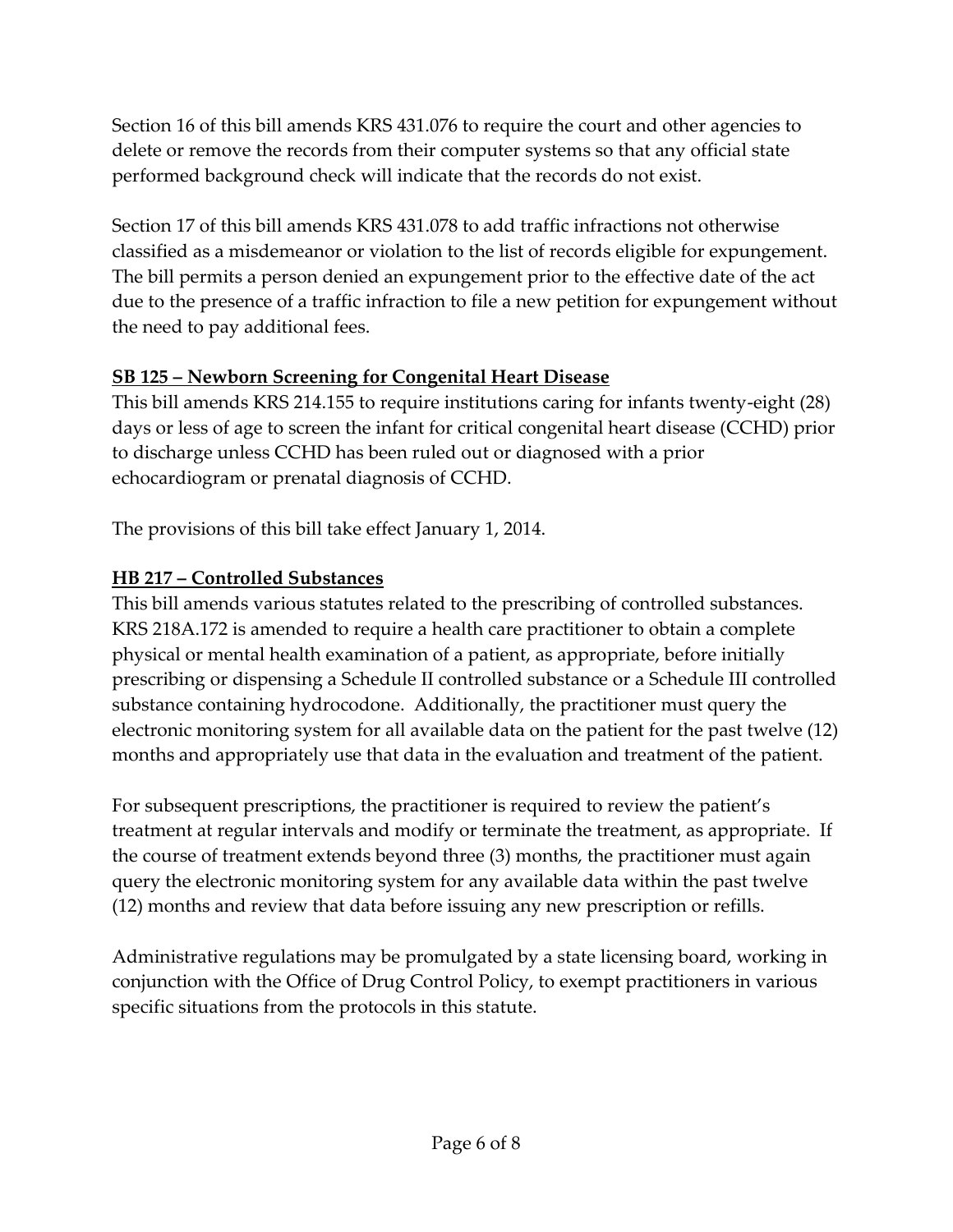The bill also amends:

- KRS 218A.175 regarding the ownership and operation standards for pain management facilities;
- KRS 218A.202 regarding reporting requirements for the electronic system for monitoring controlled substances dispensed within the Commonwealth;
- KRS 218A.205 regarding required prescribing and dispensing standards for licensing boards; and
- KRS 315.335 regarding requirement for pharmacies that have experienced a robbery or theft of a controlled substance.

### **HB 219 – Rebuilt Title Applications**

This bill amends KRS 186.115 to allow an owner of a motor vehicle which has been assembled from parts from wrecked or salvaged motor vehicles to submit an affidavit and invoices showing the purchase of such parts to either the county clerk or the Kentucky Transportation Cabinet's central office in Frankfort.

## **HB 273 – Operation of Mini-Trucks**

This bill creates a new statute in KRS Chapter 189 to define a "mini-truck" as a lightweight Japanese kei class utility vehicle and to allow for the following with regard to its operation:

- A mini-truck may not be operated upon any public highway, roadway or rightof-way except as follows:
	- o On a two lane public highway in order to cross the highway;
	- o On a two lane public highway if the operator is engaged in farm or agricultural-related activities, construction, road maintenance or snow removal; and
	- o If the travel is permitted by the Transportation Cabinet, city government or county government.
- If operated on the highway:
	- o The operator must have a valid operator's license;
	- o The operator must comply with all applicable traffic regulations;
	- o The mini-truck must have at least two (2) headlights and two (2) taillights illuminated at all times;